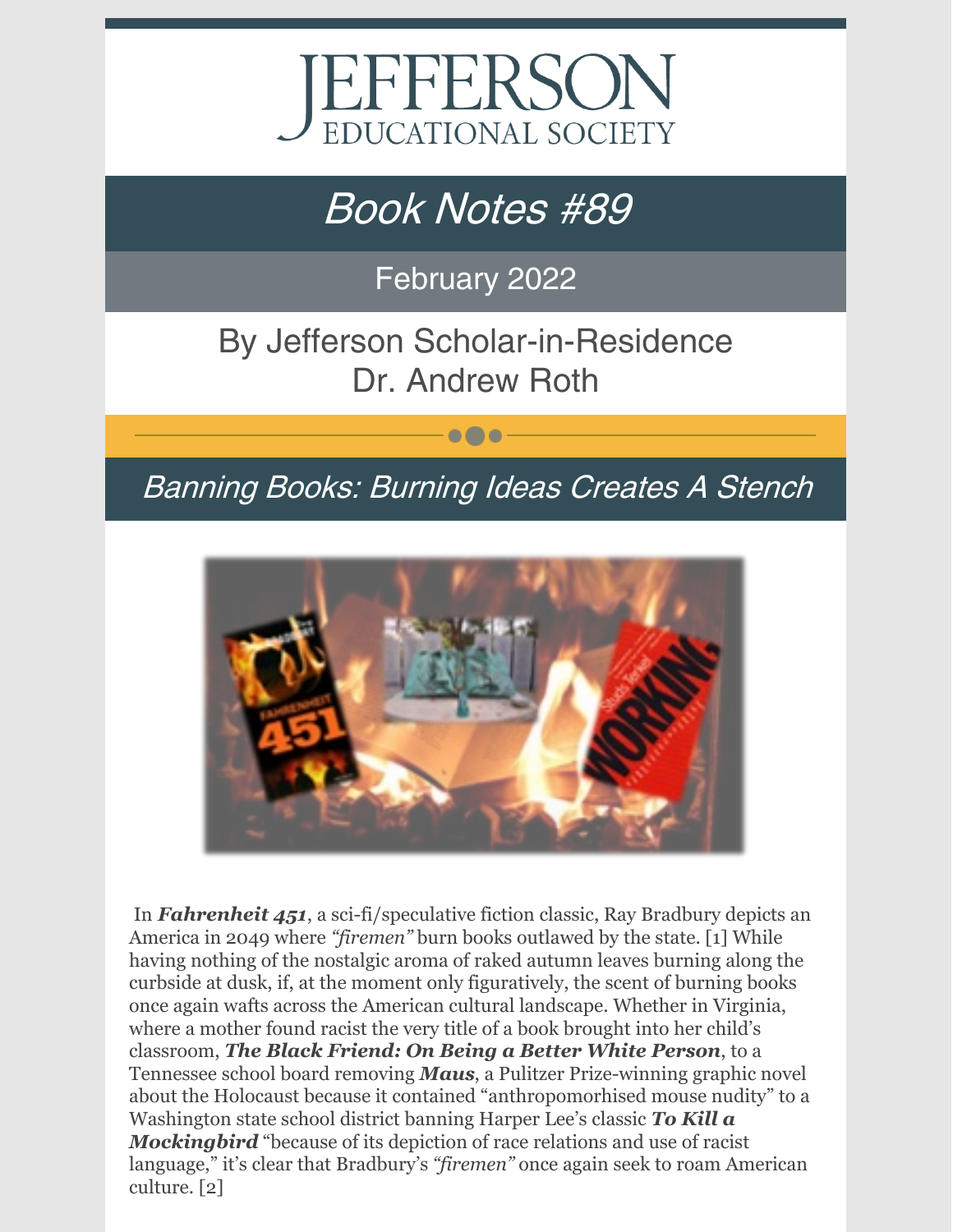After a month or two of rather benign *Book Notes* exploring the history of American Christmas carols, winter poetry, one or two others on poetry, and a reprise of a *Note* on the late Joan Didion (it's no fun writing "the late Joan Didion"), and, quite frankly, a serious bout of avoidance behavior and procrastination on my part, it's time to return to the culture wars and *The American Tapestry Project.* For whether the woke left's attacks on academic freedom in the name of inclusivity or the right's attacks on school curricula and library holdings, these current controversies are skirmishes, sometimes escalating into battles, in America's ongoing culture wars – wars that are reductionist attempts to shrink the American story to a single narrative line, wars about whose story is the American story, and wars about who gets to decide which story is the American story.

Of course, there is no one American story; the story of America is a tapestry of interwoven stories. In this *Book Notes*, we'll examine how the current controversy seeks to unravel that tapestry by excising certain threads. We'll briefly look at historical examples of book burning, both metaphorical and literal, and we'll link that to *The American Tapestry Project's* essential threads, in particular "Freedom's Faultlines" and "The Immigrant's Tale." We'll note that while "the truth will out," it often comes late and only after great suffering and anguish; and we'll conclude by asking readers a question about America's future.

Banning books is an old story. I'm sure the odd cuneiform tablet was smashed by Pharaoh's minions, but the banning and burning of books is a post-Gutenberg phenomenon for the very good reason that prior to the printing press few people could read, books were rare, and they were the protected property of a priesthood in service of the state that shielded them.

It was the original public-private partnership.

Gutenberg invented the printing press circa 1455 and, you have to remember things moved slower then, a mere hundred years later in 1559 the Roman Catholic Church issued its first Index or catalog of forbidden books – the *Index Librorum Prohibitorum*. [3]. They were attempting to put the genie of the Protestant Reformation back in the bottle. They failed, as did Soviet censorship and Nazi book burning. In American literature, books as diverse as Mark Twain's *Huckleberry Finn*, Toni Morrison's *Beloved,* and Allen Ginsberg's *Howl* have been banned.

#### The bans all failed.

In fact, not only do book bannings and book burnings fail, they actually generate increased sales for the books banned. Art Spiegelman's *Maus* has once again become a best seller. Barnes and Noble, for example, has a page on its website promoting banned books. It can be found [here](https://www.barnesandnoble.com/b/banned-books/_/N-rtm).

I am not aware of any current attempts to ban books in Erie County, Pennsylvania, but as recently as 1982 the Girard School District was beseeched by a parent to ban Stud's Terkel's *Working*, a marvelous account of the American working class, for its lavish use of the F-word. The Girard School Board stood firm, and by a vote of 9-0 defeated the proposed ban. [4] Terkel had traveled to Girard to defend his book in an overflow community meeting.

In the current controversy, the "reawakened right's" attempts to ban books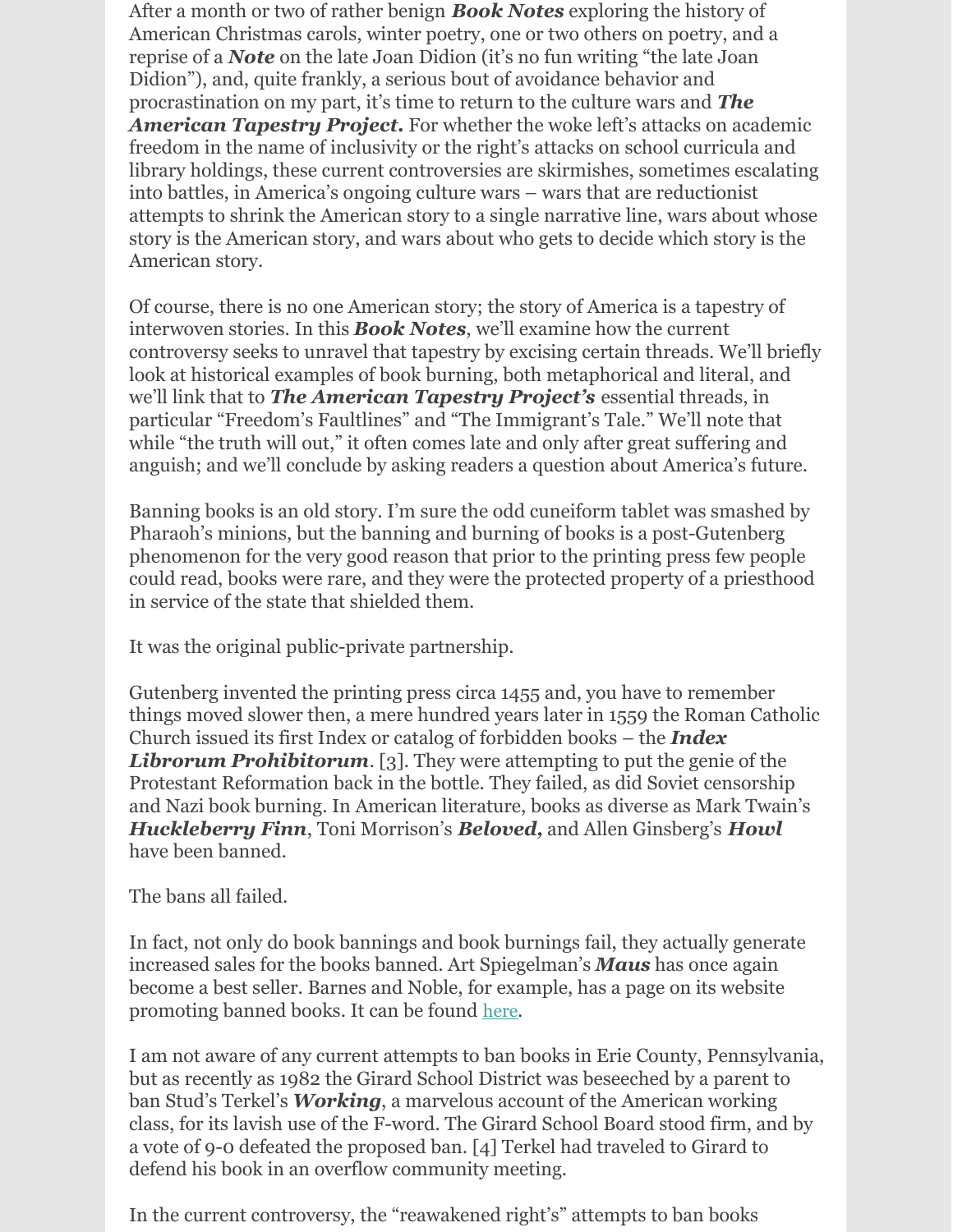overlaps with the woke left's cancel culture seeking the prohibition of certain words and allusions in classroom discourse. The current controversies illustrate two things. First, "snowflakes" with tissue paper psyches sensitive to even the slightest hint of discomfort come in all political varieties and, two, there is a profound libertarian irony at play here. For libertarians of both the left and the right, upon whom none dare tread, seek to use either, sometimes both, institutional and state power to suppress that with which they disagree or that which gives them discomfort.

In Texas, Republican State Representative Matt Krause, in support of Texas House Bill 3979, wants to ban approximately 850 books that could cause "an individual to feel *discomfort* (emphasis added), guilt, anguish, or any other form of psychological distress on account of an individual's race or sex." [5] In some ways, it seems innocuous enough and very similar to a controversy currently roiling the University of Illinois at Chicago School of Law, where professor Jason Kilborn has run afoul of the Black Law Students Association, other students, and the university's Office for Access and Equity. Kilborn's offense? In the final exam for his civil procedure's class, Kilborn "used abbreviated racial and gender slurs as part of a hypothetical fact pattern" he wanted the students to parse. The slurs were the "N" word and the "B" word (Kilborn only wrote "N\_\_\_" and "B\_\_\_\_"), which allegedly constituted an "offensive and culturally insensitive" use of language in the classroom. [6]

Things are always a wee bit more nuanced than a first superficial glance might suggest. Although George Will fulminated against the UIC School of Law's Office of Equity and Inclusion as being a 21st century American incarnation of the Soviet Gulag and Mao's Cultural Revolution's re-education camps, [7] as the **ABA Journal** article cited above suggests there was more to the case than a simple exam question. There was, in fact, a history of Kilborn treating minority students with marginal or no respect.

Similarly, Krause's House Bill 3979's desire to shield individuals from discomfort on the basis of their race or sex is not so benign when the 850 books he proposes to ban are analyzed. They are overwhelmingly books about race relations in America, the history of American race relations, sexual identity, teenage sexuality, abortion, and student rights. In short, Krause doesn't want any white students to feel discomfort at learning a reasonably accurate account of America's racial history or any heterosexual student, in particular any white male student, to feel *discomfort* in discovering that sexual identity and sexual orientation are more ambiguous and fluid than they had perhaps been aware. And Krause certainly doesn't want any student anxiously pondering their own sexual identity to discover that they are neither weird nor alone.

When one examines the various attempts to ban books and alter curricula now plaguing libraries and school districts, an interesting and entirely 21st century American cultural war pattern emerges. One does not find the woke left seeking to ban right-wing canonical texts like John Stormer's *None Dare Call It Treason*, Steve Bannon's film about Ronald Reagan *In the Face of Evil,* Phyllis Schlafly's *A Choice Not An Echo*, or Pat Buchanan's *The Death of the West* much less genuine works of political philosophy like Edmund Burke's *A Vindication of Natural Society*. No, what one finds, according to the American Library Association's Office for Intellectual Freedom (OIF), are that among the 273 books challenged or banned in 2020, "books addressing racism and racial justice or those that shared the stories of Black, Indigenous, or people of color grew in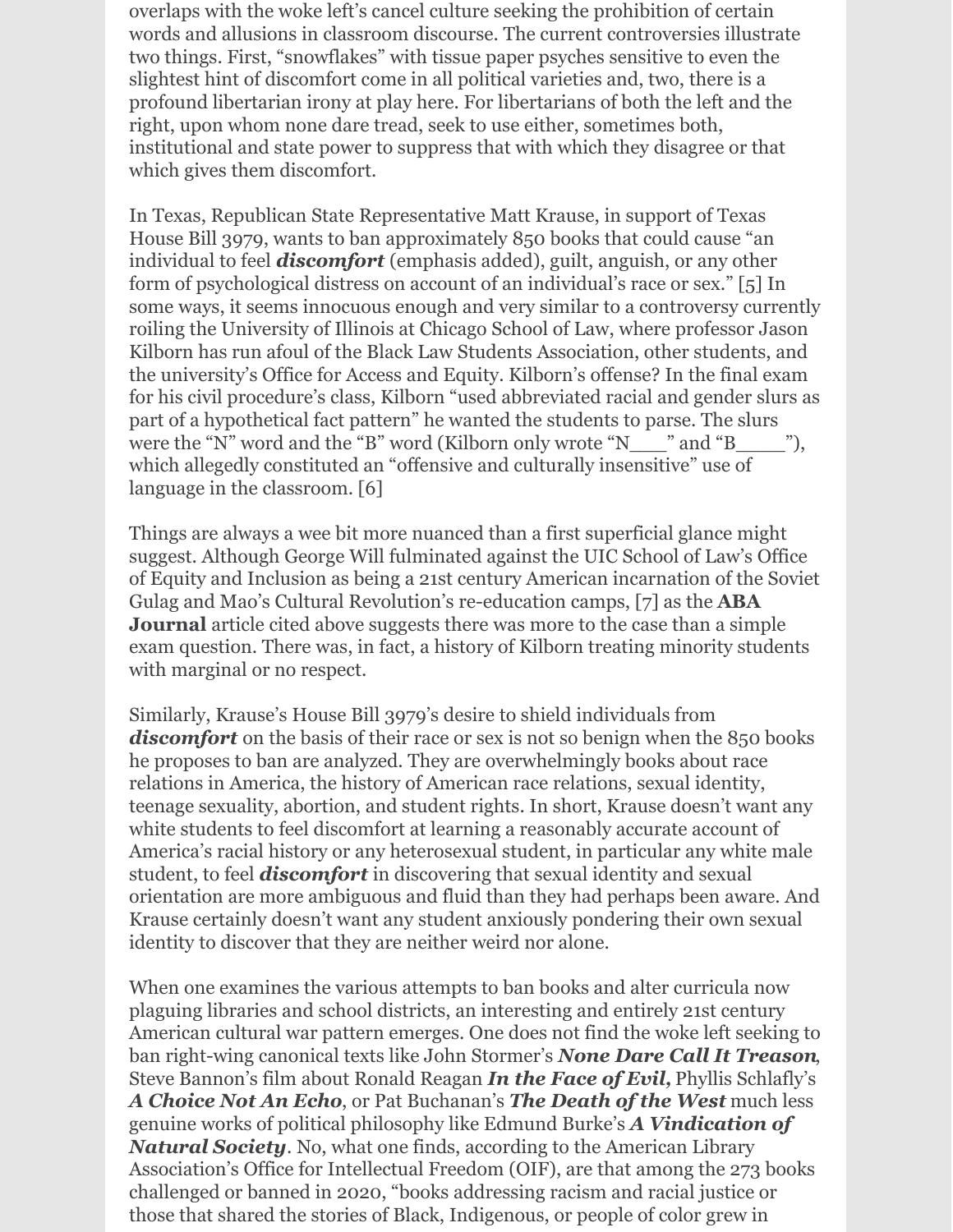number. At the same time, books addressing themes and issues of concern for LGBTQIA+ people continued to dominate the list." [8]

Here is the American Library Association's Top Ten Banned Books List:

- 1. *George* by Alex Gino. The story of *George* centers on a fourth-grade transgender girl and her struggles being seen for who she really is.
- 2. *Stamped: Racism, Antiracism, and You* by Ibram X. Kendi and Jason Reynolds. *Stamped* is an account of racism in America through five historical figures and how racism played a role in their lives.
- 3. *All American Boys* by Jason Reynolds and Brendan Kiely. It is a story of police brutality toward a young Black teen and the white teen boy who witnesses the injustice.
- 4. *Speak* by Laurie Halse Anderson. *Speak* tells the story of a teen girl raped at a high school party, her immersion in art to deal with her trauma, and how she reclaims her voice after a second violent encounter.
- 5. *The Absolutely True Diary of a Part-Time Indian* by Sherman Alexie. Drawing from stories of his own life, Alexie tells the story of Junior, who leaves his school on the Spokane Indian Reservation to go to an allwhite, rural high school.
- 6. *Something Happened in Our Town: A Child's Story About Racial Injustice* by Marianne Celano, Marietta Collins, and Ann Hazzard, illustrated by Jennifer Zivion. A picture book, *Something Happened …* tells the story of how one Black and one white family address police violence toward the Black community with their children after the police shoot a Black man.
- 7. *To Kill a Mockingbird* by Harper Lee. Set in the Great Depression, Lee's classic tells the story of lawyer Atticus Finch and the trial of Tom Robinson, a Black man wrongly accused of raping a white woman.
- 8. *Of Mice and Men* by John Steinbeck. A frequently challenged classic because of its use of the N-word, Steinbeck chronicles the life and bond between drifters George and Lennie and how their hopes of a simple life go awry.
- 9. *The Bluest Eye* by Toni Morrison set in 1941 Ohio. *The Bluest Eye* tells the childhood story of young Black girl Pecola Breedlove and how she longs for blue eyes like the much-loved blue-eyed children in America.
- 10. *The Hate U Give* by Angie Thomas Starr Carter witnesses a police officer murder her childhood friend, Khalil. While she deals with grief and the inevitable racist dialogue surrounding the event, she also grapples with her life split between her predominantly Black community and her predominantly white, privileged friends at her private school. Challenged for profanity, it was also thought to promote an anti-police message. [9]

Do you detect a pattern?

With the possible exception of Steinbeck's *Of Mice and Men*, whose dated usage of racial slurs tarnish it, all of the books except *George* and *Speak* are about race in America. More specifically, with the exception of *To Kill a Mockingbird*, they are all contemporary attempts to come to terms with America's racial history. They are, in fact, what the white right-wing means by *critical race theory*, a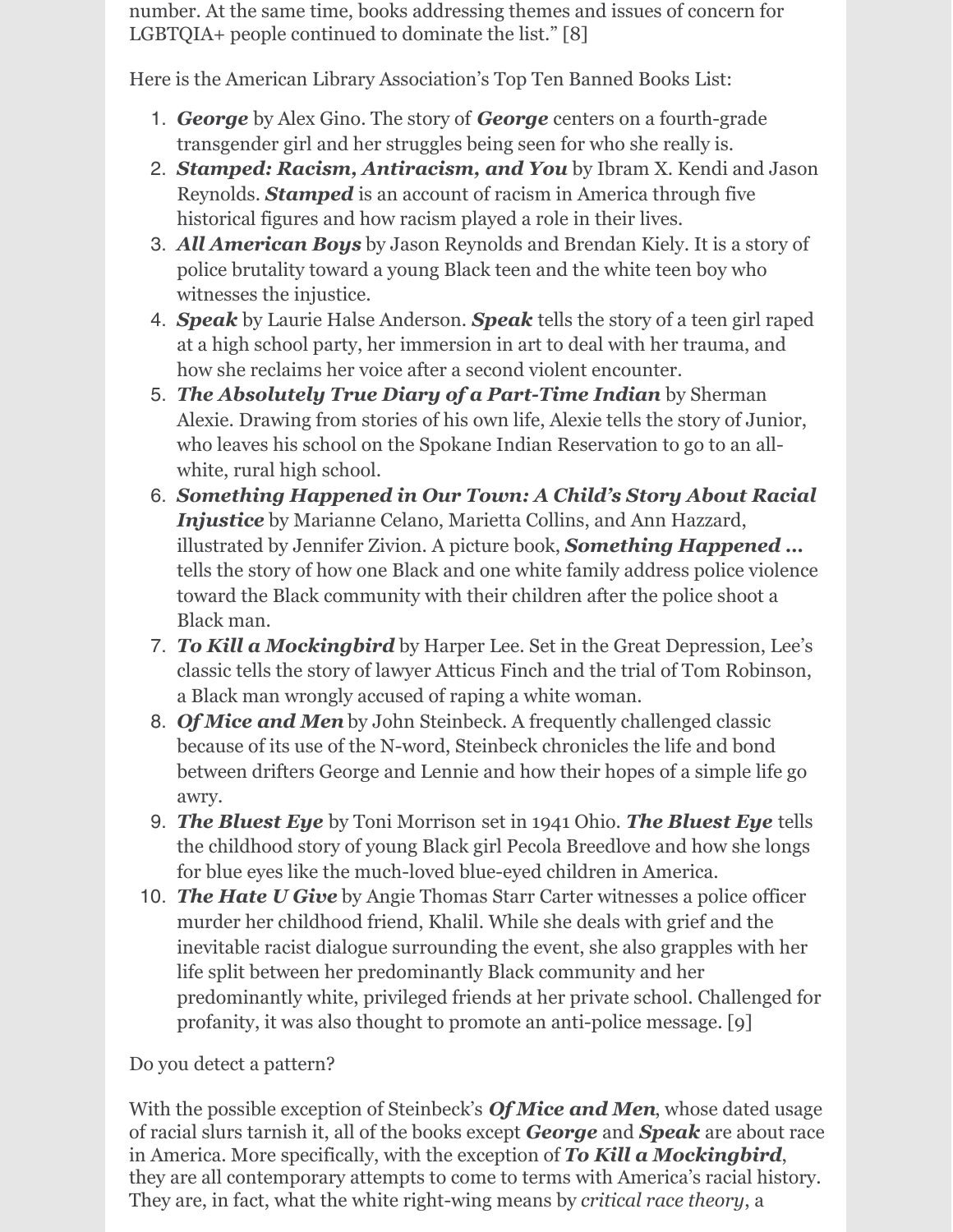phrase borrowed from legal studies attempting to understand the persistence of discriminatory economic and social outcomes in American society after the civil rights progress of the latter 20th century. Most people who use the term cannot correctly define it, which is irrelevant. They use it as a shorthand code, a meme, for any attempt, particularly in America's schools, to deal honestly with America's racial history. Banning books is their doomed-to-failure attempt to put the horse back in the barn, to return that ship which has sailed to port, to rewrite that history they don't want told.

So, beyond the fight over these specific books, what is going on here? What are all these states rushing to pass bills defining what can and can't be taught in their state's public schools doing? What are all these parents challenging school boards and libraries about what books can be taught or distributed doing? Is it a true upfrom-the-people movement, what Tiffany Justice of the group "Moms for Liberty" calls "Covid Lemonade" – by which she means that an unintended result of school closings during the pandemic was parents getting a closer look at what their children were studying. Not liking what they saw, they were sparked to protest. [10] Or is it a top-down conspiracy funded by the usual suspects of right-wing dark money like the Koch brothers and the DeVos foundation seeking to privatize American public education? [11] Similar questions could be asked about activities on the woke left, whether they be equity and inclusion committees on college campuses or in corporate America or in local government or at the church across the street.

Regardless, for American society it is an existentially serious struggle ( *argument, fight, skirmish*) in the so-called culture wars. It is about defining American society's core values. It is about defining American culture. It is about who gets to make that definition.

What is a culture? It is the shared attitudes, values, and beliefs that bind disparate individuals together into a *people*, as in the U.S. Constitution's "We the *People* …" Where do those shared attitudes, values, and beliefs reside? Simplistically, one might say in the people's hearts and minds. But, since we are born knowing nothing, how did those shared attitudes, values, and beliefs come to reside in our hearts and minds? We learned them. How did we learn them? By the stories we were told instilling in us the values of our surrounding groups – first the family, then the neighborhood, then the larger community, then the nation. As Yuval Harari has said, storytelling created culture and not the other way around. [12]

And where does one find these stories? One finds these stories in two large buckets: first, in the tales we tell ourselves about the experience of being human, which range from the familial stories grandparents share with the young up through all the artifacts that constitute a culture – song, dance, film, video, poetry, novels, and stories. The second bucket, which overlaps with the first at almost every turn, consists of the stories about how we got to *now* – history. And history is contested ground, for how we understand the paths our people trod to get to now defines us as a *people*. It is that "understanding" that is contested, for "understanding" is to grasp the *meaning* of all the experiences Americans passed through in becoming who we are.

In short, storytelling is meaning-making and what is being contested is the meaning of America.

We've explored this terrain before in numerous *Book Notes,* which can be found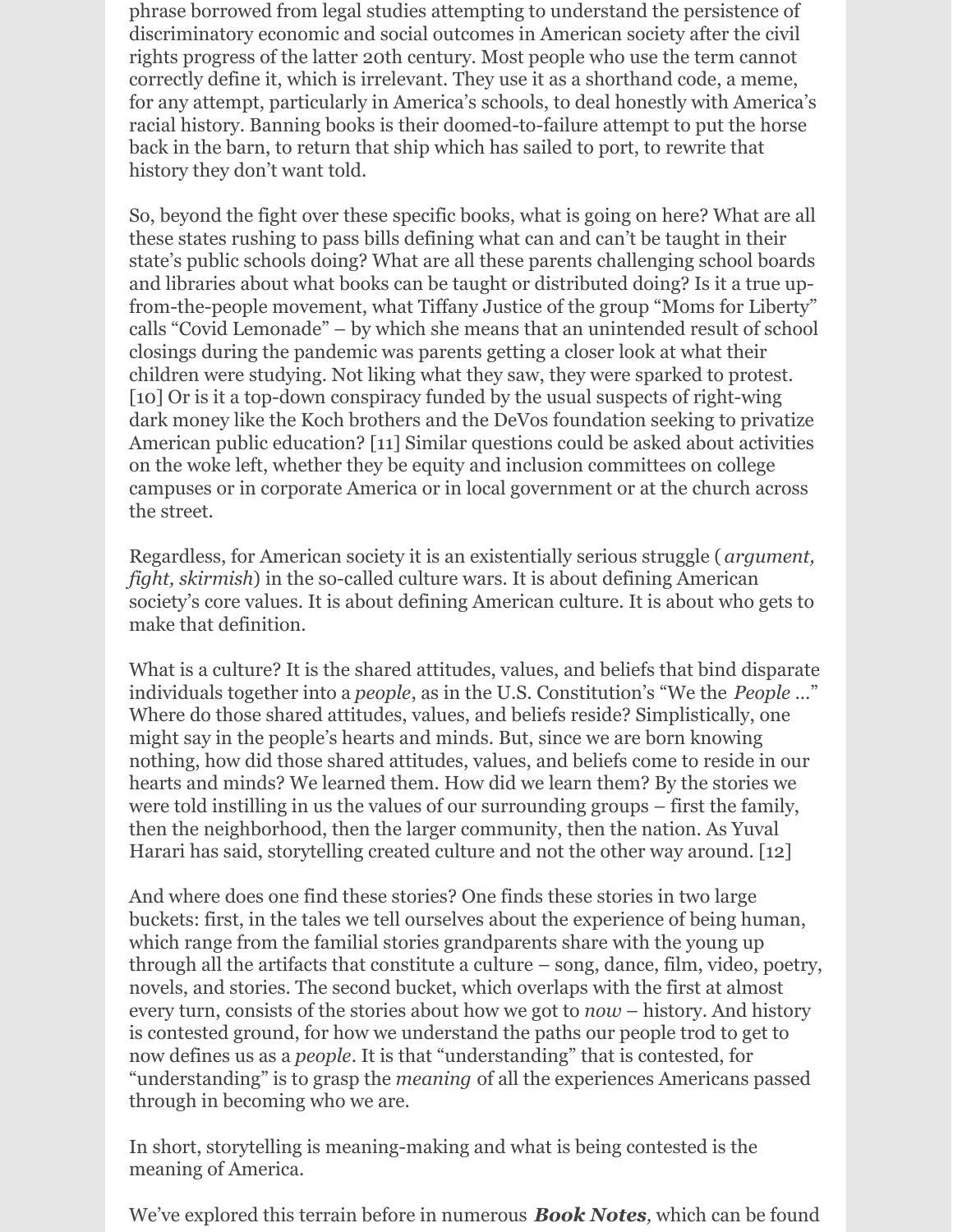**[here](https://www.jeserie.org/book notes)**. It is also the essential threads in my *The American Tapestry Project,* which can be found at the Jefferson Educational Society's website **[here](https://www.jeserie.org/american-tapestry and at WQLN NPR1 here https:/www.wqln.org/Listen/Podcasts/The-American-Tapestry-Project)**. The essential threads directly connected to this recent spate of book banning are "Freedom's Faultlines: Tales of Race and Gender" and "The Immigrant's Tale," both of which are about who gets to be an American, about who gets to have their story become part of the American story.

In "Freedom's Faultlines: Tales of Race and Gender," I explore the stories of those first excluded from the U.S. Constitution's glittering "We the *People* …" and their fight for inclusion by appealing to America's core values of liberty, equality, and justice for all. Or as Martin Luther King, Jr. said in his last speech, "just be true to what you said on paper." [13]

As "The Immigrant's Tale" reveals, America is a nation of immigrants, about which Americans are of several minds. Whether opposing Irish and German Catholic immigration in the mid-19th century, excluding the Chinese in 1882, restricting immigration in 1924, expelling Mexicans in the 1930s or building walls in the 20-teens, ironically enough, Americans have consistently been ambivalent at best and at worst opposed, sometimes violently, to the arrival of New Americans. But arrive they do. Today's descendants of those immigrants know their grandparents or great-grandparents endured discrimination, that their parents gradually assimilated so that they might now become the new establishment ambivalent about, if not hostile to, new immigrants.

And then the cycle repeats itself.

That the cycle has often been bloody and violent, that some have never been assimilated are the parts of the story the book banners want to remain untold, want to remain untaught. For this recent attack on books is also an attack on schools and what they can teach. Book banners seem to understand that education, in addition to its practical and vocational aspects, is all about instilling society's values in the young , teaching them society's *meaning*.

#### And what is the *meaning* of America?

I'd suggest, whether or not it bends towards justice, the arc of American history, the *meaning* of American history has been to ever expand the inclusiveness of the "We" in "We the *People* …," to continuously include more and more of America's people in the benefits of American citizenship. First, only "free white people" were included, then all white people (but with serious restrictions on women's citizenship rights of property and suffrage) were included, then white and black people born in the United States were included (followed by vicious Jim Crow laws to restrict or undo those rights granted in the post-Civil War Constitutional amendments). ThenCatholics and Jews and others of the great 19th and early 20th century waves of immigration clawed their way to full citizenship, then the post-1965 waves of South Asian and Latino immigrants were included, then members of the LGBTQIA plus community and, to quote Kurt Vonnegut, "so it goes."

The woke left's attitude toward that history can be muddled and confused. Wanting, on the one hand, to continue that expansion to its logical conclusion and, on the other, to discriminate against those who might have benefited from those earlier restrictions, they advocate virtue in the name of offices of equity and inclusion, while engaging in vile discrimination. [14] Or, for a bit of a laugh about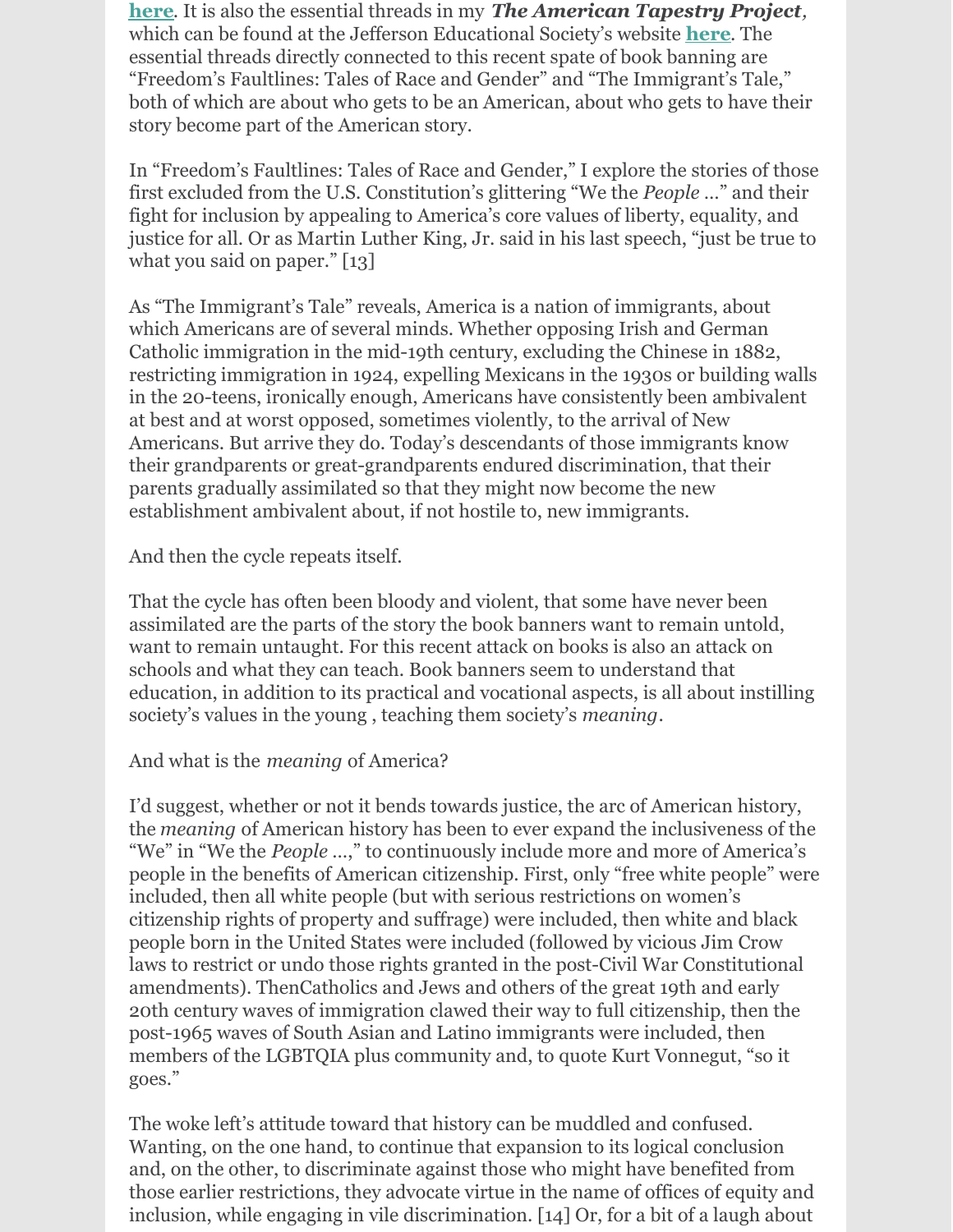the issue, watch the Netflix comedy *The Chair* about the baroquely confused thinking on America's campuses in which good people with good intentions make vicious decisions. Less ambiguous in their aims, at the same time the right-wing book banners want to roll much of that expanding inclusiveness back. As the meaning of America becomes more diverse, less white, less Christian, less heterosexually straight, they sense that they are losing their culture. That they are losing control. They want to return to a white, Christian America that restricts full citizenship rights to those who look and think like them.

So, what are those of us who believe that the ever expanding "We" in "We the *People* ..." is, in fact, the American story, that it represents one of humankind's great triumphs, what are we to do? In these poisonous political times, there is no easy answer to that question for it is a question about meaning-making, about how and by whom meaning is made in a society. At the moment, I agree with Matt Bai in **The Washington Post** and do not trust the leadership of either political party to answer that question. [15] The Republican Party has become a cult of personality obsessed with a cultural sprint back to a 1950s-America that never existed; the Democratic Party can't seem to find the will to rein in its virtuesignaling left fringe. In short, both parties suffer from a failure of leadership.

Specifically, their leadership failure is the failure to articulate a vision for America's future rooted in America's foundational values, those truths in "We hold these truths …" that spawned the American experiment almost 250 years ago. What might that vision be? Where would it arise? Who might articulate it? I don't have the answers to those questions, but I do know that right-wing book banning, censoring school curricula, and the woke-left's efforts to stifle free speech on college campuses and elsewhere is not the path to freedom. It is the path to serfdom. It does not matter much whether your serfdom is slanted right or left – you're still a serf.

Let me end by asking you a question. It's a question related to a new series that I and my colleague at St. Bonaventure University, Phil Payne, working with Ben Speggen at the Jefferson Educational Society, are developing. We are looking at the pivotal moments and documents in American history when Americans defined and redefined themselves. Those moments when they imagined – reimagined – what it meant to be an American. They are America's meaning-making moments, if you will.

In order to make it less a mere academic exercise, we are thinking of framing it as a series exploring those pivotal moments in order to glimpse the answer to another question: How do the early-21st century American cultural wars end?

Will our libraries, both real and virtual, still be stocked? Or have the books been burned and the digital wires cut?

So, I ask you to imagine yourself not in Ray Bradbury's 2049 but instead on July 4, 2068, one hundred years after the year, as *Smithsonian* magazine said, America shattered. As you nosh your picnic goodies and watch the fireworks, what will America be celebrating?

On that July 4, 2068, what does America mean? What are the core American values? What became of American democracy and that ever expanding definition of "We" in "We the *People* …"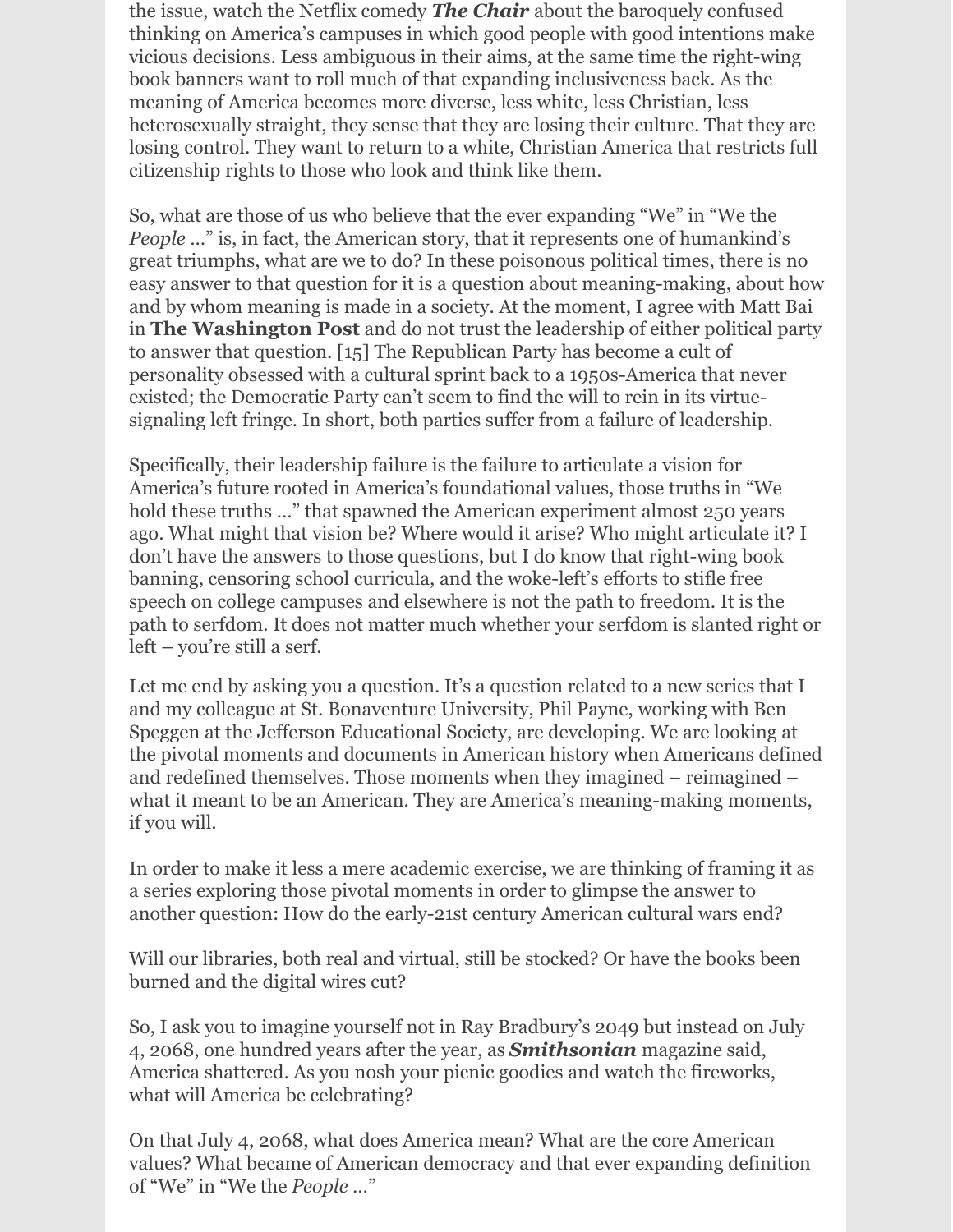And how did America get there?

Please send your responses to roth@jeserie.org.



-- Andrew Roth, Ph.D. Scholar-in-Residence The Jefferson Educational Society [roth@jeserie.org](mailto:roth@jeserie.org)

This content is copyrighted by the Jefferson 2022.

#### **Photo Credits**

*"Book Burning"* – This [Photo](https://www.psychodreamtheater.org/rivista-passparnous-ndeg-20---cinema---fahrenheit-451-lrsquoinferno-di-una-quotidiana-distopia---un-film-di-francois-truffaut--un-articolo-di-daniel-montigiani.html) by Unknown Author is licensed under [CC](https://creativecommons.org/licenses/by/3.0/) BY "Fahrenheit 451" - This [Photo](http://www.mentesliberadas.com.ar/2012/11/15/fahrenheit-451-de-ray-bradbury/) by Unknown Author is licensed under CC [BY-NC-ND](https://creativecommons.org/licenses/by-nc-nd/3.0/) *"Holocaust Memorial"* – burning book.jpg [here](https://commons.wikimedia.org/wiki/File:Holocaust_Memorial_-_burning_book.jpg), accessed February 13, 2022. *Studs Terkel "Working"* – This [Photo](http://nielsenhayden.com/makinglight/archives/2008_11.html) by Unknown Author is licensed under CC [BY-SA-NC](https://creativecommons.org/licenses/by-nc-sa/3.0/)

#### **End Notes**

- 1. Bradbury use 451 degrees as the temperature at which paper auto-ignites and burns, but it varies depending upon the type of paper and environmental conditions. For the pedantically inclined, a detailed discussion of this phenomenon by Brian Palmer can be found at *"Does Paper Really Burn at 451 Degrees Fahrenheit,"* in **Slate** (June 8, 2012) available [here](https://slate.com/technology/2012/06/ray-bradbury-death-does-paper-really-burn-at-451-degrees-fahrenheit.html#:~:text=Although paper ignites at around,between 600 and 800 degrees), accessed February 19, 2022.
- 2. Zurcher, Anthony. *"Why are certain books being banned in U.S.?"* **The Guardian** (February 8, 2022) available [here](https://www.bbc.com/news/world-us-canada-60261660), accessed February 19, 2022.
- 3. *"Index Librorum Phohibitorum,"* from **Beacon for Freedom of Expression** available [here](http://www.beaconforfreedom.org/liste.html?tid=415&art_id=556), accessed February 19, 2022.
- 4. For a complete discussion of the issue see *"Girard Board Votes to Continue Use of Terkel's Working",* **Education Week** (March 21, 1982) available [here](https://www.edweek.org/education/girard-board-votes-to-continue-use-of-terkels-working/1982/03); William Robbins, *"Terkel Defends Book After a Protest,"* **The New York Times** (February 2, 1982) available [here](https://archive.nytimes.com/www.nytimes.com/books/99/09/26/specials/terkel-protest.html); *"Raising the Banner of Censorship,"* **The Washington Post** (February 13, 1982) available [here](https://www.washingtonpost.com/archive/politics/1982/02/13/raising-the-banner-of-censorship/341b6e5f-5338-44ee-b7e0-3146255e536d/); and Kevin Cuneo, *"Valentine's Day is the perfect time for chocolates from Erie candy shops,"* **GoErie** (February 14, 2022) available [here](https://www.goerie.com/story/opinion/2022/02/14/kevin-cuneo-cleveland-guardians-remembering-sarah-miller-darrell-knopfel/6723035001/), all accessed February 19, 2022.
- 5. See Brian Lopez, *"Texas House committee to investigate school districts' books on race and sexuality,"* **The Texas Tribune** (October 26, 2021) available [here](https://www.texastribune.org/2021/10/26/texas-school-books-race-sexuality/); and Danika Ellis, *"All 859 Books Texas Lawmaker Matt Krause Wants to Ban: An Analysis,"* **Book Riot** (November 5, 2021) available [here](https://bookriot.com/texas-book-ban-list/), both accessed February 19, 2022.
- 6. Ward, Stephanie Francis. *"Exam question wasn't only of ensive behavior of UIC law professor, according to internal investigation,"* **ABA Journal** (December 7, 2021) available [here](https://www.abajournal.com/web/article/exam-question-wasnt-only-offensive-behavior-of-uic-law-professor-according-to-internal-investigation#:~:text=Over the past year%2C various,a civil procedure final exam), accessed February 19, 2022.
- 7. Will, George. *"Even by today's standard of campus cowardice and conformity, this repulsive episode is noteworthy,"* **Washington Post** (February 11, 2022) available [here](https://www.washingtonpost.com/opinions/2022/02/11/university-illinois-chicago-cowardice/), accessed February 19, 2022.
- 8. Higgins-Daily, Jacqui, *"ALA's Top Ten Most Challenged Books of 2020,"* **Intellectual Freedom Blog of The Office of Intellectual Freedom of the American Library Association** (April 5, 2021) available [here](https://www.oif.ala.org/oif/alas-top-ten-most-challenged-books-of-2020/#:~:text=In 2020%2C more than 273,of color grew in number), accessed February 19, 2022.

9. Ibid.

- 10. Zurcher, cited above.
- 11. Skolnik, Jon. *"What's behind the right-wing book-ban frenzy? Big money and a long-term plan,"* **Salon** (February 8, 2022) available [here](https://www.salon.com/2022/02/08/whats-behind-the-right-wing-book-ban-frenzy-big-money-and-a-long-term-plan/), accessed February 20, 2022.
- 12. Cf. Yuval Harari, *"The Storytellers"* in **Homo Deus** (New York: Harper Perennial Books, 2017), pp.155-178 and *"The Arrow of History"*in **Sapiens: A Brief History of Humankind** (New York: Harper Collins, 2015), pp. 163-172.
- 13. King, Jr. Martin Luther. *"I've Been to the Mountaintop"* at **American Rhetoric: Top 100 Speeches** available [here](https://www.americanrhetoric.com/speeches/mlkivebeentothemountaintop.htm), accessed February 20, 2022.
- 14. Cf. Ibram X. Kendi, **How to Be an Antiracist**(New York: One World/Random House, 2019) quoted by Matt Bai, *"I reject both parties' ideas of Americanism. And I'm not the only one,"* in **The Washington Post** (February 15, 2022) available [here](https://www.washingtonpost.com/opinions/2022/02/15/both-parties-extreme-ideas-repel-center-matt-bai/), accessed February 20, 2022.
- 15. Bai, cited above in **End Note** #14.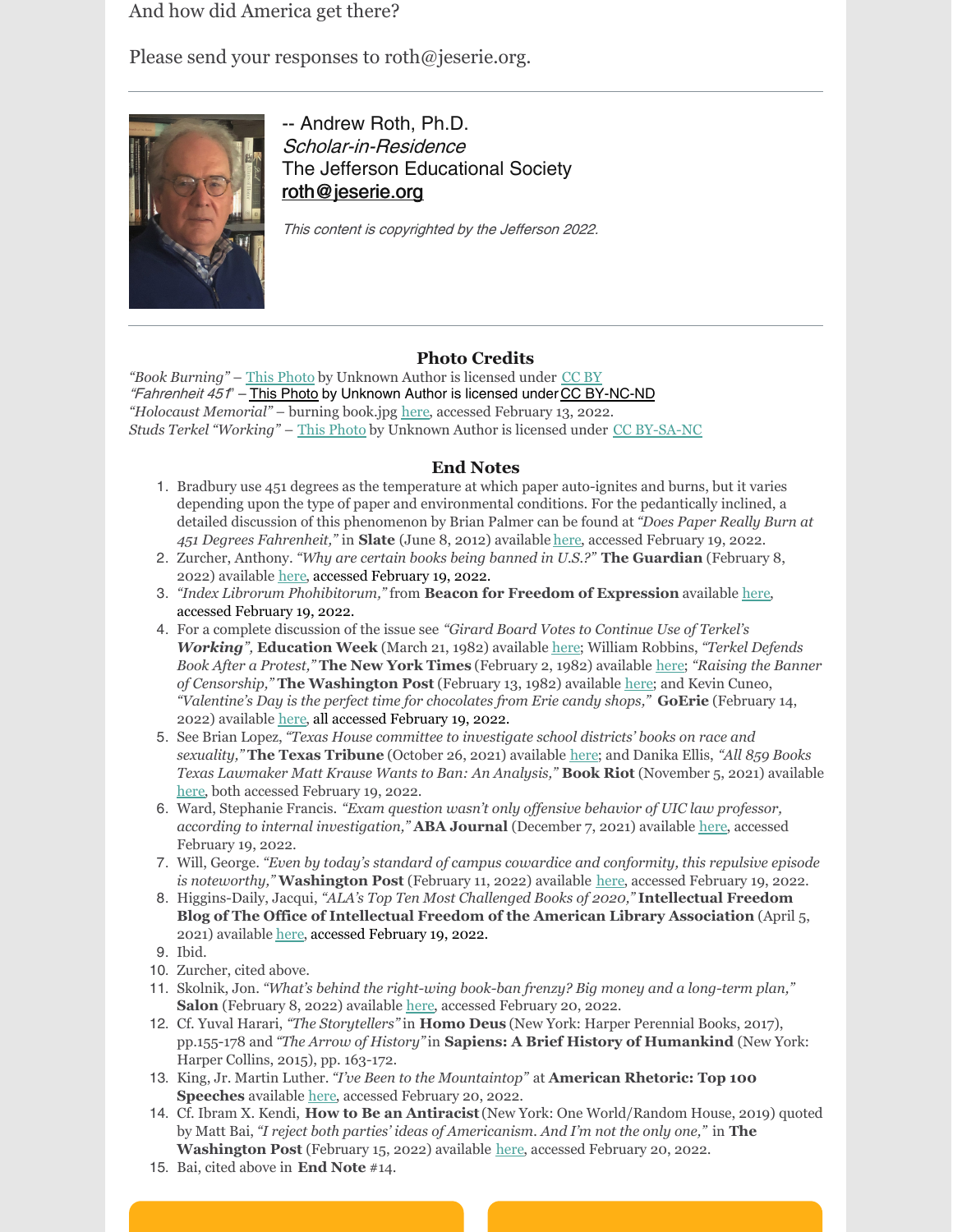**Subscribe to our [publications](https://lp.constantcontactpages.com/su/OYSOPRt/PublicationsSubscription?source_id=6c8cf152-2400-48df-8d94-2ff11fce1b94&source_type=em&c=) mailing list!**

**[Subscribe](https://lp.constantcontactpages.com/su/TXbaxH2/BookNotesSubscription?source_id=6c8cf152-2400-48df-8d94-2ff11fce1b94&source_type=em&c=) to our Book Notes mailing list!**

# Upcoming JES Programs with Dr. Roth

 $\bullet\bullet\bullet$ 

### The American Tapestry: Exploring [America's](https://www.jeserie.org/events/details/the-american-tapestry-exploring-americas-narrative) Narrative

Tuesday, March 22 12-1:30 p.m. Corry Higher Education Council Corry, PA Featuring Andrew Roth, Ph.D.

The American Tapestry Project continues its investigation of "Freedom's Faultlines: stories of race and gender;" "The American Dream: success stories, how-to stories, Horatio Alger and a nation of hustlers;" "The Immigrant's Tale: America's continuing experiment in building a diverse society;" and concludes with the "Fusion Story: America's fusing of Freedom's Story," the story of selfgovernment and the ongoing struggle between exclusion and inclusion. The rich tapestry of American stories describes the contentious but ever-expanding understanding of America's founding documents – "We the People…"

> **Click here to [register!](https://www.jeserie.org/events/details/the-american-tapestry-exploring-americas-narrative)**

#### Important to Note:

- Location: Corry Higher Education Council-- 221 N. Center St. Corry, PA 16407.
- Dates/Time: March 22 @ 12 p.m.
- Admission: \$5/person for a brown bag lunch. Prior registration must be made to receive a lunch.
- Admission is free for Erie County students. Use coupon code "eriecountystudents" during registration, and make sure to bring proof of your enrollment in school with you to the event for check-in.
- All program participants will be required to wear masks so long as Erie County is in the "substantial" or "high" transmission rate of community spread on the day of an event. Participants must also provide proof of full Covid-19 vaccination, including a booster shot, or a negative Covid-19 test within the last 72 hours. Please see our FULL Covid-19 policy [here](https://linkprotect.cudasvc.com/url?a=https%3a%2f%2fwww.jeserie.org%2fabout%2fcovid-policy&c=E,1,yIiinzkmHlv4GeC5STwPDu4lwnSOUgP-s16iJxy0kcfAKTFd9PGr4ZnrJYa8MeIw8ccAeGtBk-SckRZ2dU9AUppcx4adXMYWc-bYFmqC0eR8utfkX98,&typo=1).